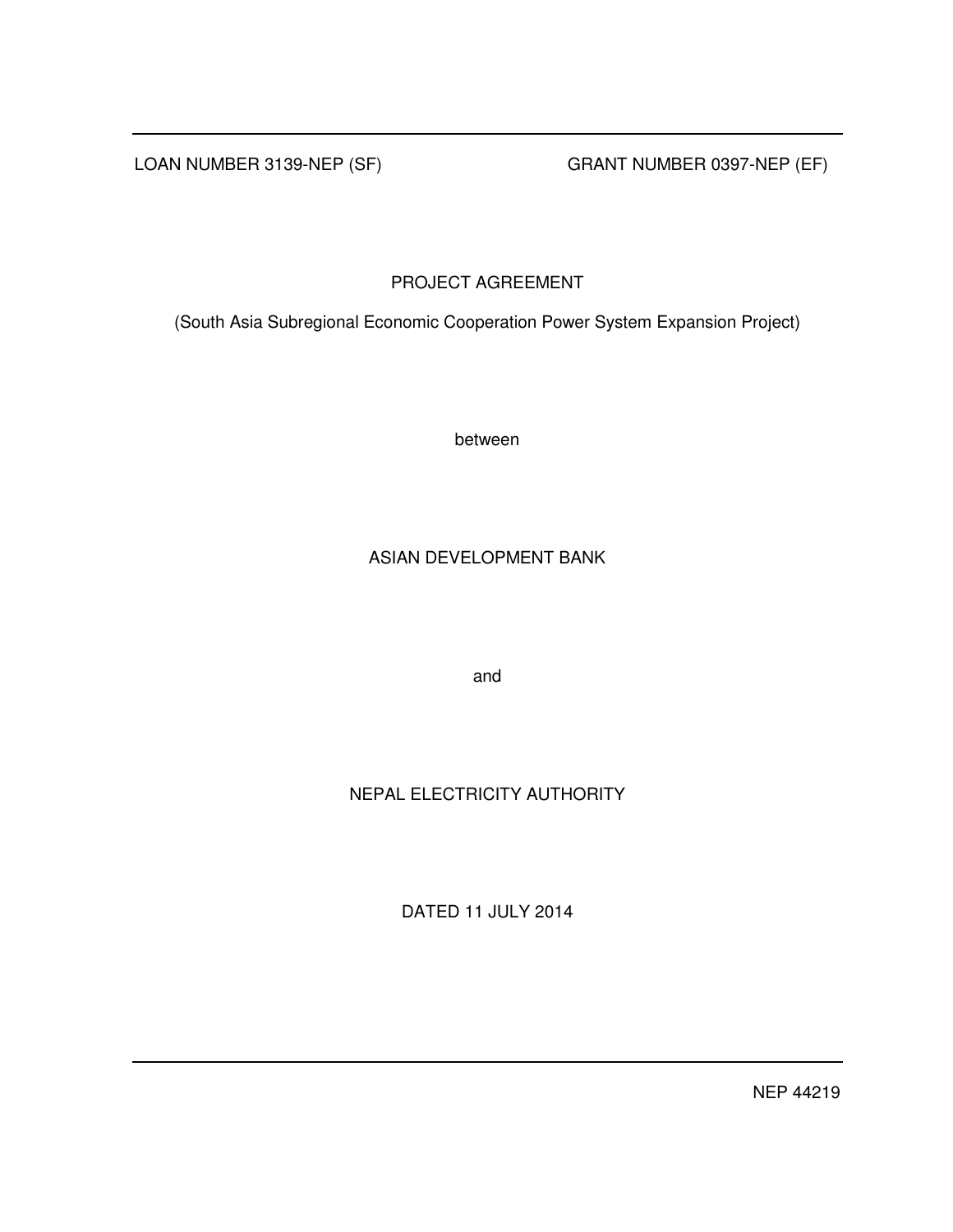## **PROJECT AGREEMENT**

 PROJECT AGREEMENT dated 11 July 2014 between ASIAN DEVELOPMENT BANK ("ADB") and NEPAL ELECTRICITY AUTHORITY ("NEA").

#### **WHEREAS**

 (A) by a Loan Agreement of even date herewith between Nepal ("Borrower") and ADB, ADB has agreed to make to the Borrower a loan in various currencies equivalent to one hundred sixteen million four hundred ninety three thousand Special Drawing Rights (SDR116,493,000) on the terms and conditions set forth in the Loan Agreement, but only on the condition that a portion of the proceeds of the loan be made available to NEA and that NEA agrees to undertake certain obligations towards ADB set forth herein;

 (B) by a Grant Agreement dated \_\_\_\_\_\_\_\_\_\_\_\_\_\_\_\_ between the Borrower and ADB, ADB has agreed to administer a grant financed by the Government of Norway, in an amount equivalent to approximately sixty million Dollars (\$60,000,000) ("Grant") on the terms and conditions set forth in the Grant Agreement, but only on the condition that the proceeds of the Grant be made available to NEA and that NEA agrees to undertake certain obligations towards ADB set forth herein; and

(C) NEA, in consideration of ADB entering into the Loan Agreement and the Grant Agreement with the Borrower, has agreed to undertake the obligations set forth herein;

NOW THEREFORE the parties hereto agree as follows:

## **ARTICLE I**

## **Definitions**

Section 1.01. (a) Wherever used in this Project Agreement, unless the context otherwise requires, the several terms defined in the Loan Agreement, in the Loan Regulations (as so defined) and in the Externally Financed Grant Regulations of ADB, dated 8 April 2009 ("Grant Regulations") have the respective meanings therein set forth, except that for purposes of this Project Agreement:

- (i) the term "the Project" means Parts 1, 2, and 4 of the Project as described in Schedule 1 to the Loan Agreement;
- (ii) the term "Loan" means that portion of the Loan which will be used to fund the Project as defined in subparagraph (i) hereinabove; and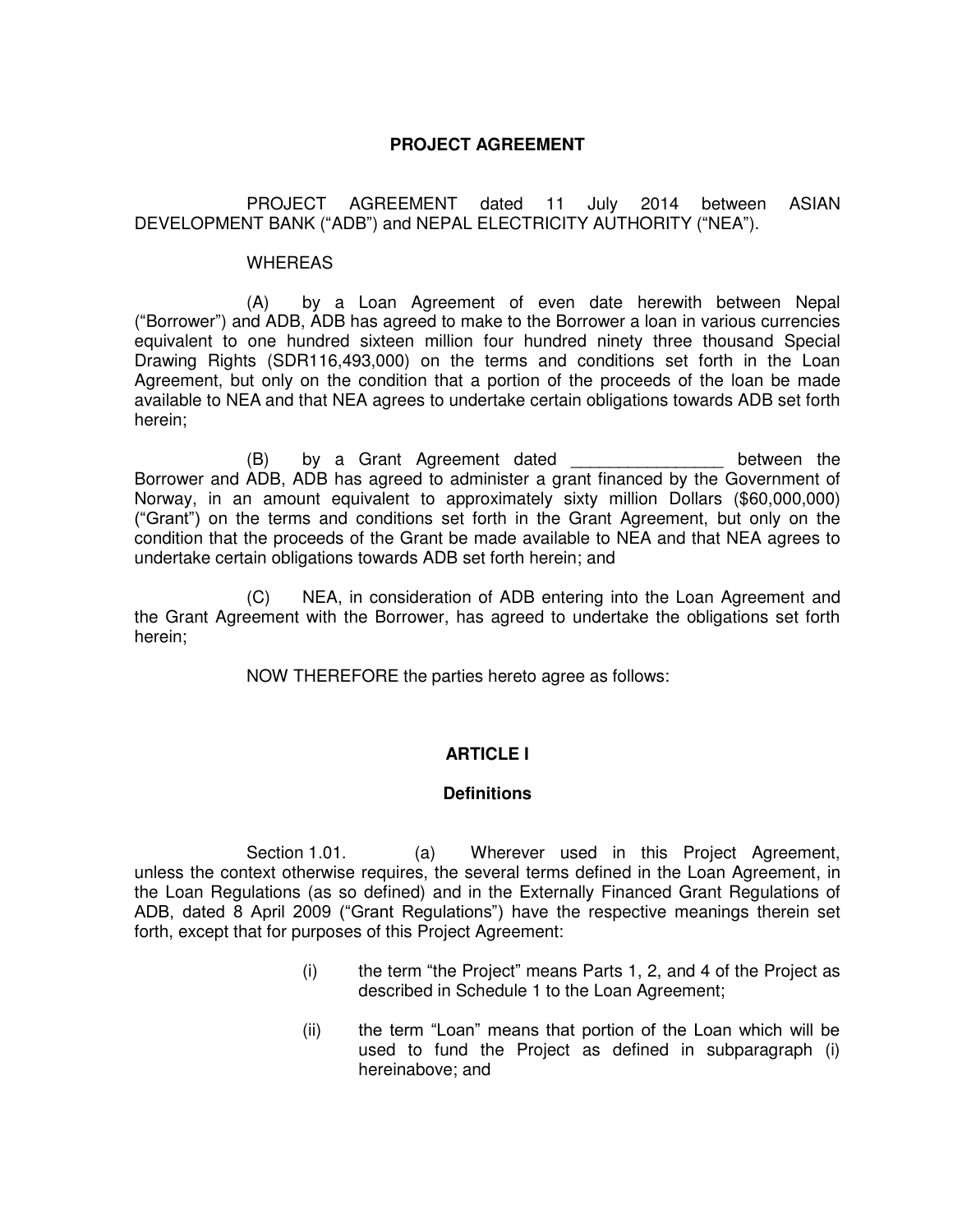(iii) the term "Grant" means the Norway Grant which will be used to fund the Project as defined in subparagraph (i) hereinabove.

## **ARTICLE II**

## **Particular Covenants**

Section 2.01. (a) NEA shall carry out the Project with due diligence and efficiency, and in conformity with sound applicable technical, financial, business, and development practices.

 (b) In the carrying out of the Project and operation of the Project facilities, NEA shall perform all obligations set forth in the Loan Agreement and the Grant Agreement to the extent that they are applicable to NEA, and all obligations set forth in this Project Agreement.

Section 2.02. NEA shall make available, promptly as needed, and on terms and conditions acceptable to ADB, the funds, facilities, services, land and other resources as required, in addition to the proceeds of the Loan and Grant, for the carrying out of the Project.

Section 2.03. (a) In the carrying out of the Project, NEA shall employ competent and qualified consultants and contractors, acceptable to ADB, to an extent and upon terms and conditions satisfactory to ADB.

 (b) Except as ADB may otherwise agree, NEA shall procure all items of expenditures to be financed out of the proceeds of the Loan and Grant in accordance with the provisions of Schedule 4 to the Loan Agreement. ADB may refuse to finance a contract where any such item has not been procured under procedures substantially in accordance with those agreed between the Borrower and ADB or where the terms and conditions of the contract are not satisfactory to ADB.

 Section 2.04. NEA shall carry out the Project in accordance with plans, design standards, specifications, work schedules and construction methods acceptable to ADB. NEA shall furnish, or cause to be furnished, to ADB, promptly after their preparation, such plans, design standards, specifications and work schedules, and any material modifications subsequently made therein, in such detail as ADB shall reasonably request.

 Section 2.05. (a) NEA shall take out and maintain with responsible insurers, or make other arrangements satisfactory to ADB for insurance of Project facilities to such extent and against such risks and in such amounts as shall be consistent with sound practice.

 (b) Without limiting the generality of the foregoing, NEA undertakes to insure, or cause to be insured, the Goods to be imported for the Project against hazards incident to the acquisition, transportation and delivery thereof to the place of use or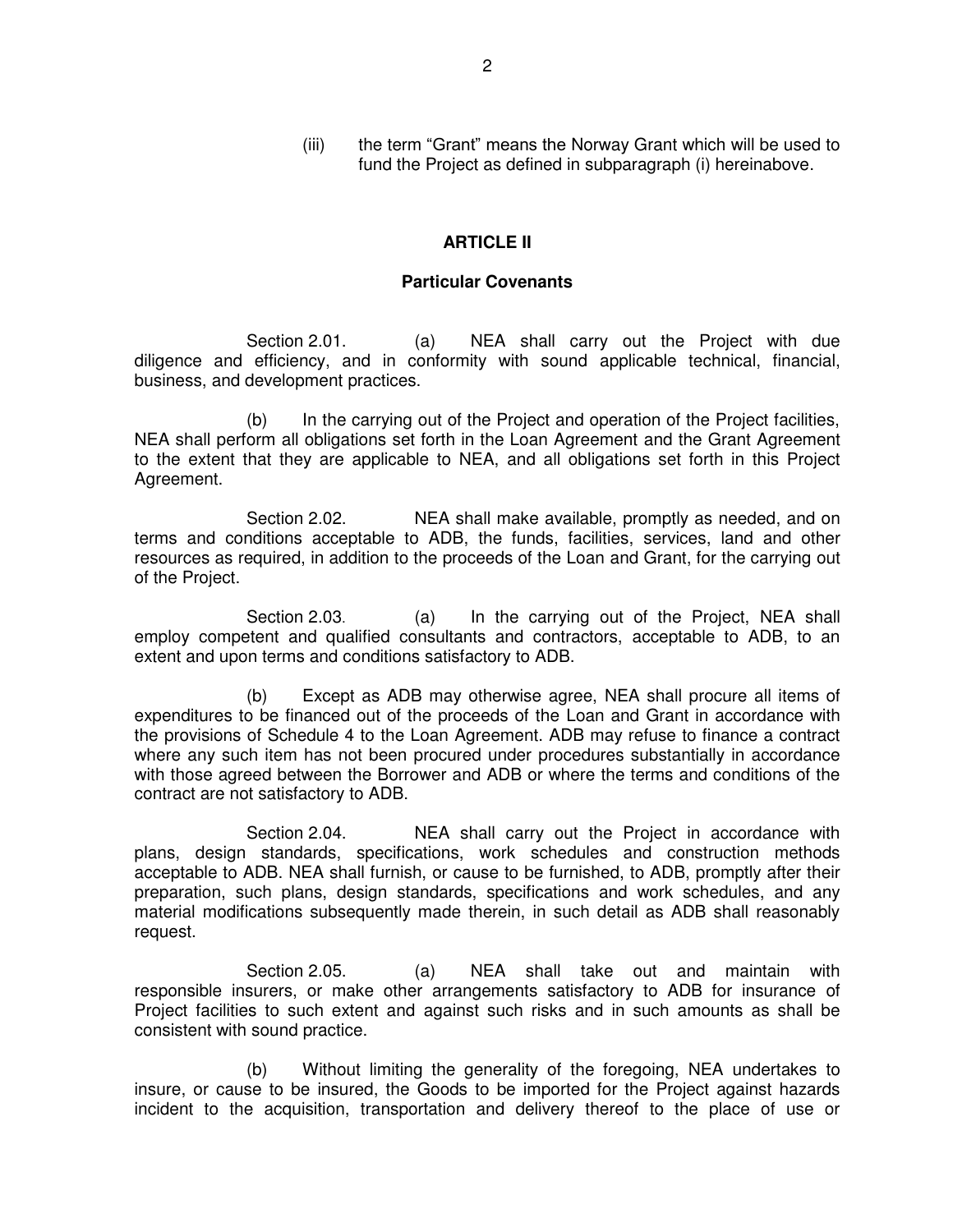installation, and for such insurance any indemnity shall be payable in a currency freely usable to replace or repair such Goods.

 Section 2.06. NEA shall maintain, or cause to be maintained, records and accounts adequate to identify the items of expenditure financed out of the proceeds of the Loan and the Grant, to disclose the use thereof in the Project, to record the progress of the Project (including the cost thereof) and to reflect, in accordance with consistently maintained sound accounting principles, its operations and financial condition.

 Section 2.07. (a) ADB and NEA shall cooperate fully to ensure that the purposes of the Loan and the Grant will be accomplished.

 (b) NEA shall promptly inform ADB of any condition which interferes with, or threatens to interfere with, the progress of the Project, the performance of its obligations under this Project Agreement or the NEA Financing Agreement, or the accomplishment of the purposes of the Loan and the Grant.

 (c) ADB and NEA shall from time to time, at the request of either party, exchange views through their representatives with regard to any matters relating to the Project, NEA, the Loan and the Grant.

Section 2.08. (a) NEA shall furnish to ADB all such reports and information as ADB shall reasonably request concerning (i) the Loan, the Grant and the expenditure of the proceeds thereof; (ii) the items of expenditure financed out of such proceeds; (iii) the Project; (iv) the administration, operations and financial condition of NEA; and (v) any other matters relating to the purposes of the Loan or the Grant.

 (b) Without limiting the generality of the foregoing, NEA shall furnish to ADB periodic reports on the execution of the Project and on the operation and management of the Project facilities. Such reports shall be submitted in such form and in such detail and within such a period as ADB shall reasonably request, and shall indicate, among other things, progress made and problems encountered during the period under review, steps taken or proposed to be taken to remedy these problems, and proposed program of activities and expected progress during the following period.

 (c) Promptly after physical completion of the Project, but in any event not later than 3 months thereafter or such later date as ADB may agree for this purpose, NEA shall prepare and furnish to ADB a report, in such form and in such detail as ADB shall reasonably request, on the execution and initial operation of the Project, including its cost, the performance by NEA of its obligations under this Project Agreement and the accomplishment of the purposes of the Loan and the Grant.

Section 2.09. (a) NEA shall (i) maintain separate accounts and records for the Project; (ii) prepare annual financial statements for the Project in accordance with accounting principles acceptable to ADB; (iii) have such financial statements for the Project audited annually by independent auditors whose qualifications, experience and terms of reference are acceptable to ADB, in accordance with international standards for auditing or the national equivalent acceptable to ADB; (iv) as part of each such audit, have the auditors prepare a report (which includes the auditors' opinion on the financial statements, use of the Loan and Grant proceeds and compliance with the financial covenants of the Loan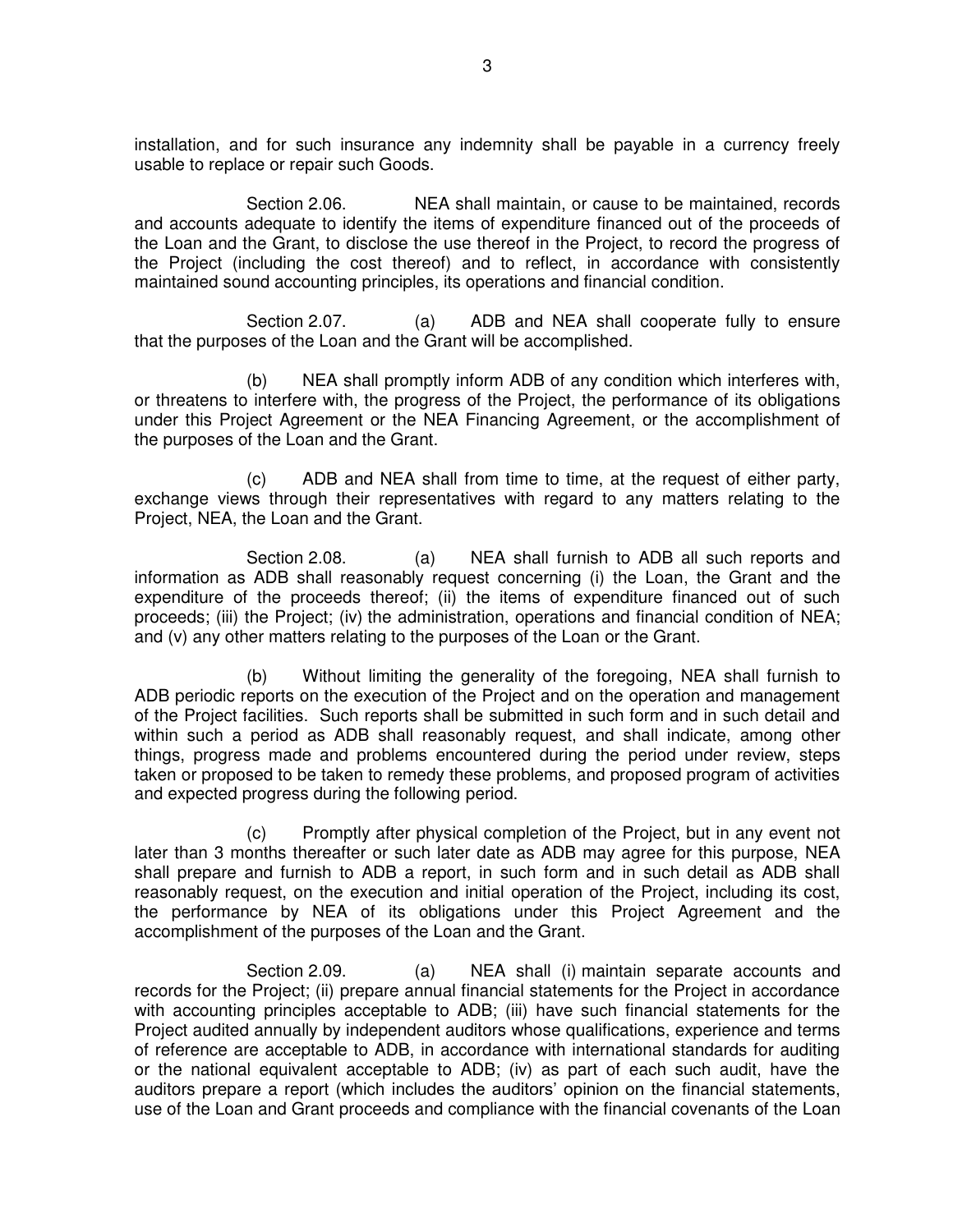Agreement as well as on the use of the procedures for imprest funds and statement of expenditures) and a management letter (which sets out the deficiencies in the internal control of the Project that were identified in the course of the audit, if any); and (v) furnish to ADB, no later than 6 months after the close of the fiscal year to which they relate, copies of such audited financial statements, audit report and management letter, all in the English language, and such other information concerning these documents and the audit thereof as ADB shall from time to time reasonably request.

 (b) ADB shall disclose the annual audited financial statements for the Project and the opinion of the auditors on the financial statements within 30 days of the date of their receipt by posting them on ADB's website.

(c) In addition to annual audited financial statements referred to in subsection (a) hereinabove, NEA shall (i) provide its annual financial statements prepared in accordance with national accrual-based financing reporting standards acceptable to ADB; (ii) have its financial statements audited annually by independent auditors whose qualifications, experience and terms of reference are acceptable to ADB, in accordance with international standards for auditing or the national equivalent acceptable to ADB; and (iii) furnish to ADB, no later than 1 month after approval by the relevant authority, copies of such audited financial statements in the English language and such other information concerning these documents and the audit thereof as ADB shall from time to time reasonably request.

 (d) NEA shall enable ADB, upon ADB's request, to discuss the financial statements for the Project and NEA and its financial affairs where they relate to the Project with the auditors appointed by NEA pursuant to subsections (a)(iii) and (c) hereinabove, and shall authorize and require any representative of such auditors to participate in any such discussions requested by ADB. This is provided that such discussions shall be conducted only in the presence of an authorized officer of NEA, unless NEA shall otherwise agree.

 Section 2.10. NEA shall enable ADB's representatives to inspect the Project, the Goods and Works and any relevant records and documents.

Section 2.11. (a) NEA shall, promptly as required, take all action within its powers to maintain its corporate existence, to carry on its operations, and to acquire, maintain and renew all rights, properties, powers, privileges and franchises which are necessary in the carrying out of the Project or in the conduct of its operations.

 (b) NEA shall at all times conduct its operations in accordance with sound applicable technical, financial, business, development and operational practices, and under the supervision of competent and experienced management and personnel.

 (c) NEA shall at all times operate and maintain its plants, equipment and other property, and from time to time, promptly as needed, make all necessary repairs and renewals thereof, all in accordance with sound applicable technical, financial, business, development, operational and maintenance practices.

 Section 2.12. Except as ADB may otherwise agree, NEA shall not sell, lease or otherwise dispose of any of its assets which shall be required for the efficient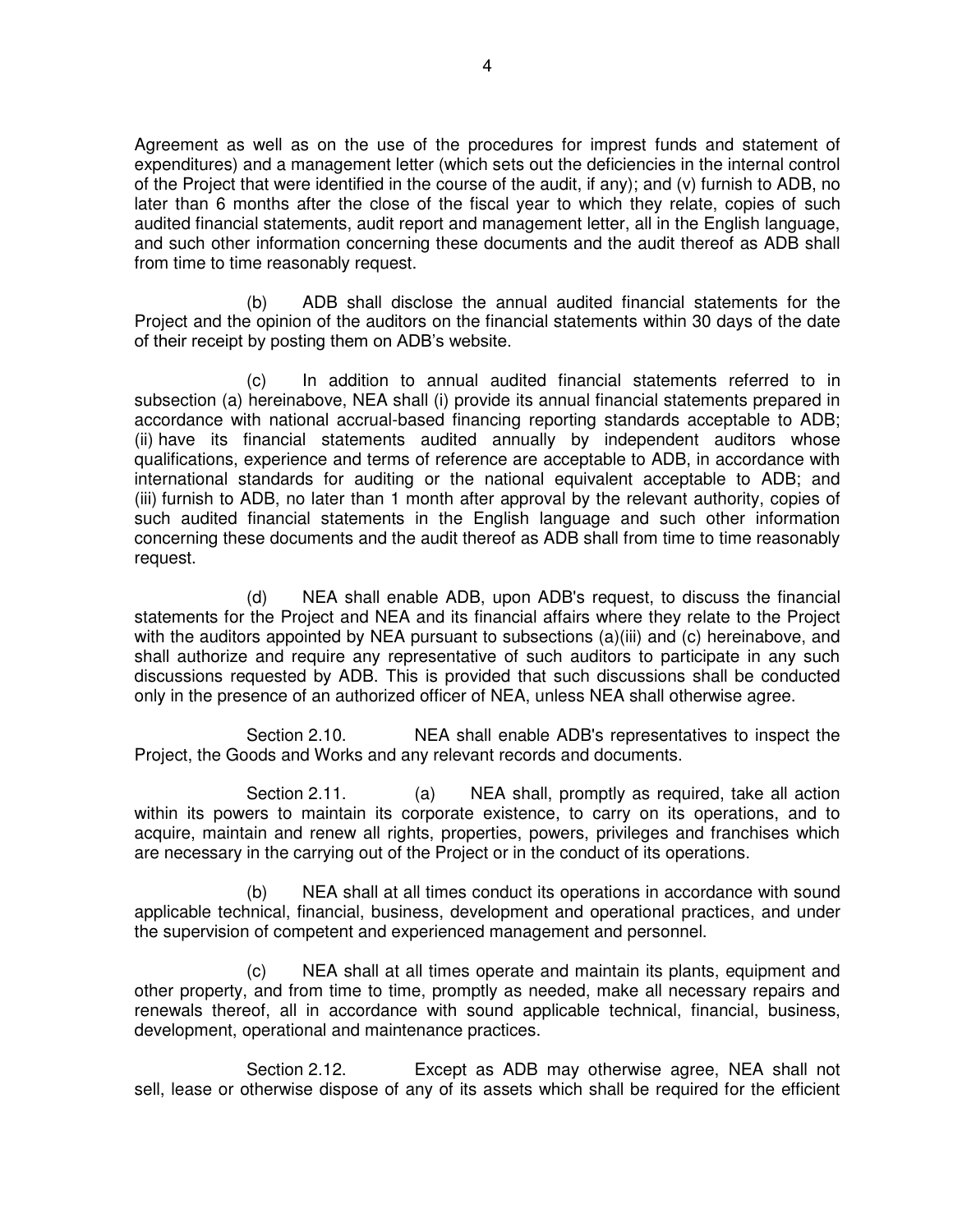carrying on of its operations or the disposal of which may prejudice its ability to perform satisfactorily any of its obligations under this Project Agreement.

 Section 2.13. Except as ADB may otherwise agree, NEA shall apply the proceeds of the Loan and the Grant to the financing of expenditures on the Project in accordance with the provisions of the Loan Agreement, the Grant Agreement and this Project Agreement, and shall ensure that all items of expenditures financed out of such proceeds are used exclusively in the carrying out of the Project.

 Section 2.14. Except as ADB may otherwise agree, NEA shall duly perform all its obligations under the NEA Financing Agreement, and shall not take, or concur in, any action which would have the effect of assigning, amending, abrogating or waiving any rights or obligations of the parties under the NEA Financing Agreement.

 Section 2.15. NEA shall promptly notify ADB of any proposal to amend, suspend or repeal any provision of its constitutional documents, which, if implemented, could adversely affect the carrying out of the Project or the operation of the Project facilities. NEA shall afford ADB an adequate opportunity to comment on such proposal prior to taking any affirmative action thereon.

### **ARTICLE III**

#### **Effective Date; Termination**

Section 3.01. This Project Agreement shall come into force and effect on the date on which the Loan Agreement comes into force and effect. ADB shall promptly notify NEA of such date.

Section 3.02. This Project Agreement and all obligations of the parties hereunder shall terminate on the date on which the Loan Agreement shall terminate in accordance with its terms.

Section 3.03. All the provisions of this Project Agreement shall continue in full force and effect notwithstanding any cancellation or suspension under the Loan Agreement.

### **ARTICLE IV**

#### **Miscellaneous**

Section 4.01. Any notice or request required or permitted to be given or made under this Project Agreement and any agreement between the parties contemplated by this Project Agreement shall be in writing. Such notice or request shall be deemed to have been duly given or made when it shall be delivered by hand, mail or facsimile to the party to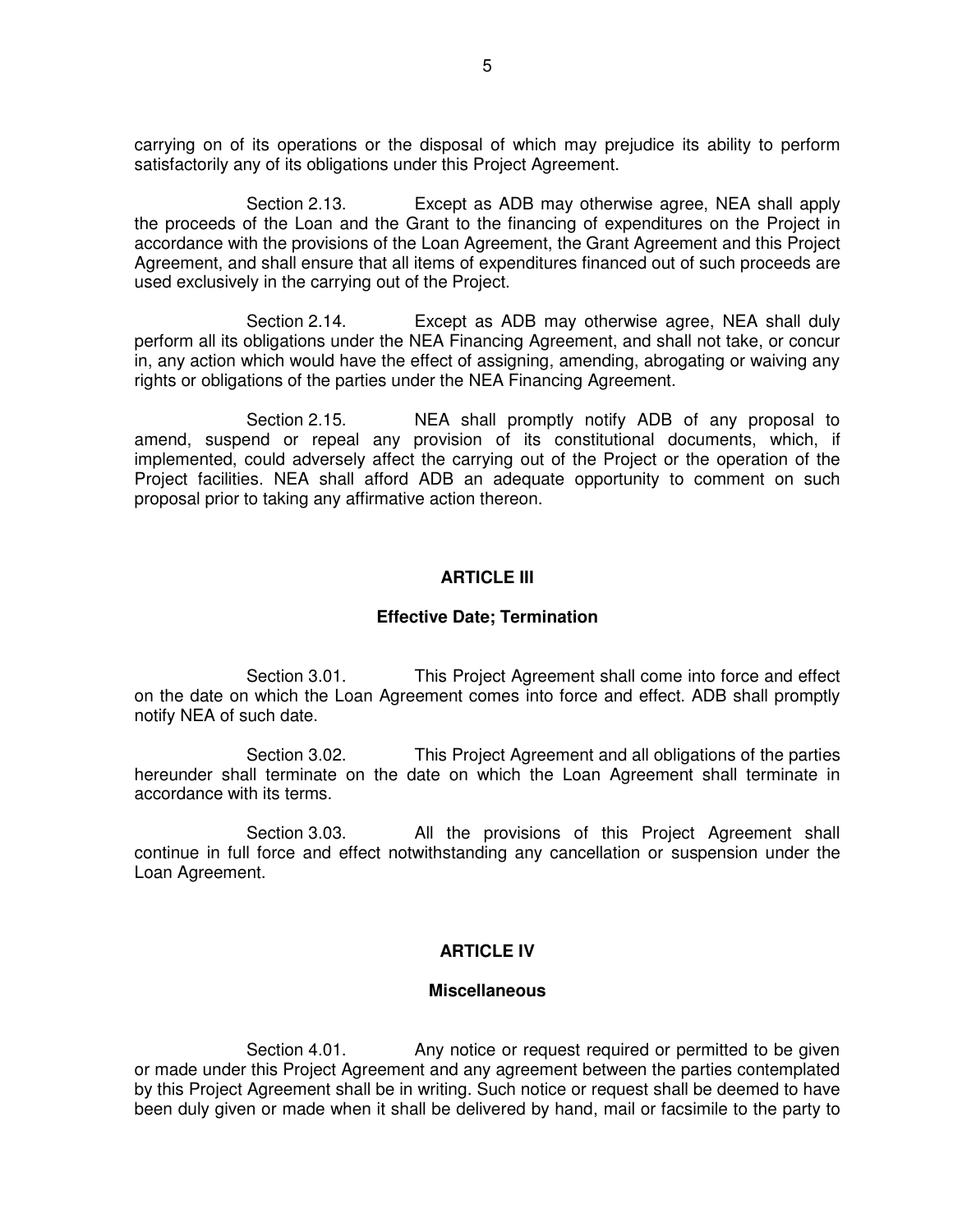which it is required or permitted to be given or made at its address hereinafter specified, or at such other address as such party shall have designated by notice to the party giving such notice or making such request. The addresses so specified are:

## For ADB

Asian Development Bank 6 ADB Avenue Mandaluyong City 1550 Metro Manila **Philippines** 

Facsimile Numbers:

 +63 2 636-2444 +63 2 636-2338.

## For NEA

 Managing Director Nepal Electricity Authority Durbar Marg, Kathmandu, Nepal

Facsimile Number:

+977 1 415-3009.

Section 4.02. (a) Any action required or permitted to be taken, and any documents required or permitted to be executed, under this Project Agreement or under Section 7.01 of the Loan Agreement by or on behalf of NEA may be taken or executed by its Managing Director or by such other person or persons as he or she shall so designate in writing notified to ADB.

 (b) NEA shall furnish to ADB sufficient evidence of the authority of each person who will act under subsection (a) hereinabove, together with the authenticated specimen signature of each such person.

Section 4.03. No delay in exercising, or omission to exercise, any right, power or remedy accruing to either party under this Project Agreement upon any default shall impair any such right, power or remedy or be construed to be a waiver thereof or an acquiescence in such default; nor shall the action of such party in respect of any default, or any acquiescence in any default, affect or impair any right, power or remedy of such party in respect of any other or subsequent default.